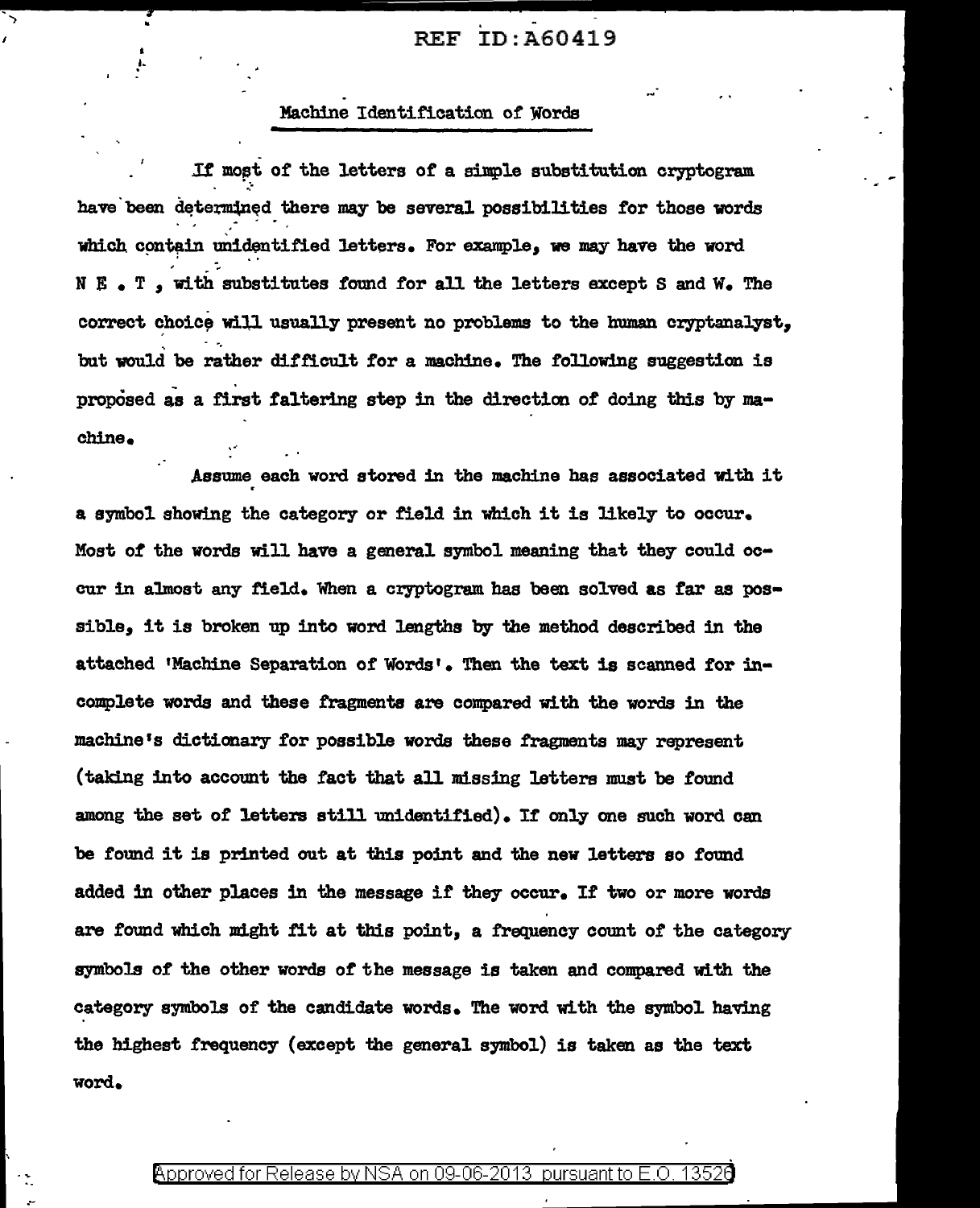As an example, suppose we have the following message : TO COMMANDER SECOND ARMY ENEMY PATROLS HAVE PENETRATED OUR RIGHT .LANK TO A TWO MILE DEPTH

The word  $\bullet$  LANK, with B<sub>2</sub> F<sub>2</sub> J<sub>2</sub> Q<sub>2</sub> X and Z still unidentified might be BLANK (Gen.) or FLANK (Mil.). On counting the category symbols, the machine finds  $l_i$  words from the Military category and  $l_i$  words from the General category. It therefore selects F LAN K as the correct word.

of categories may have to be increased greatly, the words in the General category may have to be arranged in several ways, provision may have to be made for using pairs of consecutive words or groups of longer length, etc.

This is an extremely simple illustration. The number

~·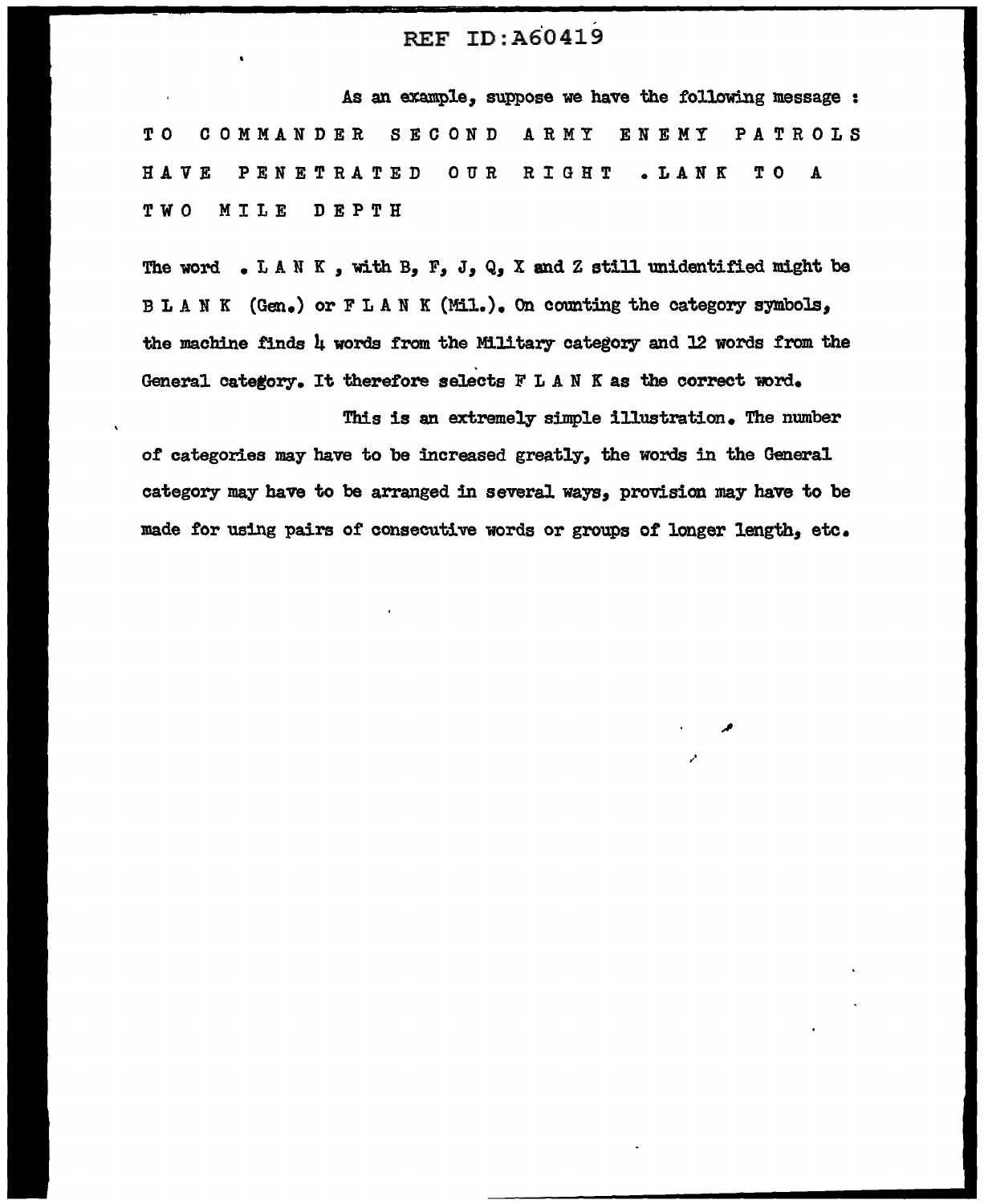### Machine Separation or Words

Assume a machine has stored in it a dictionary of' the most common words in a particular type of traffic, and a set of instructions as follows : Take the first letter of' the message and look through the dictionary to see whether there is a word beginning with this 1etter. If there is, proceed to the second letter. If there is a word in the dictionary beginning with these two letters proceed to the third letter, etc. Also note at ewry point whether the letters up to this point represent a complete word. If there is a complete word in the dictionary corresponding to the first r letters and no word beginning with letters 1 to  $r + 1$ , print out the word represented by letters l to r and repeat the same process beginning with the  $(r+1)$ st letter. If there are words beginning with letters k to  $k + r$  (but not a complete word), and no word beginning with letters k to  $k + r + 1$ , go back to the last complete word which has not been used and repeat the process.

As an example suppose we have the message  $A T A N K E R F L$ YIN'GTHEFINN'ISHFLAGWASSIGHTEDATZEROSEV YIN G THE FIN NISHFLA G WASSIGHTED AT ZEROSEV<br>ENHUN DRED. Let the symbol x mean 'no word beginning with these letters is in the dictionary, go back to last complete word,  $\bullet$  mean 'a word beginning with these letters is in the dictionary, proceed to next letter, o mean 'this is a complete word, proceed to next letter'. The various steps in dividing this message into word lengths would then appear as follows :

 $\sqrt{2}$ ;'

*\_/*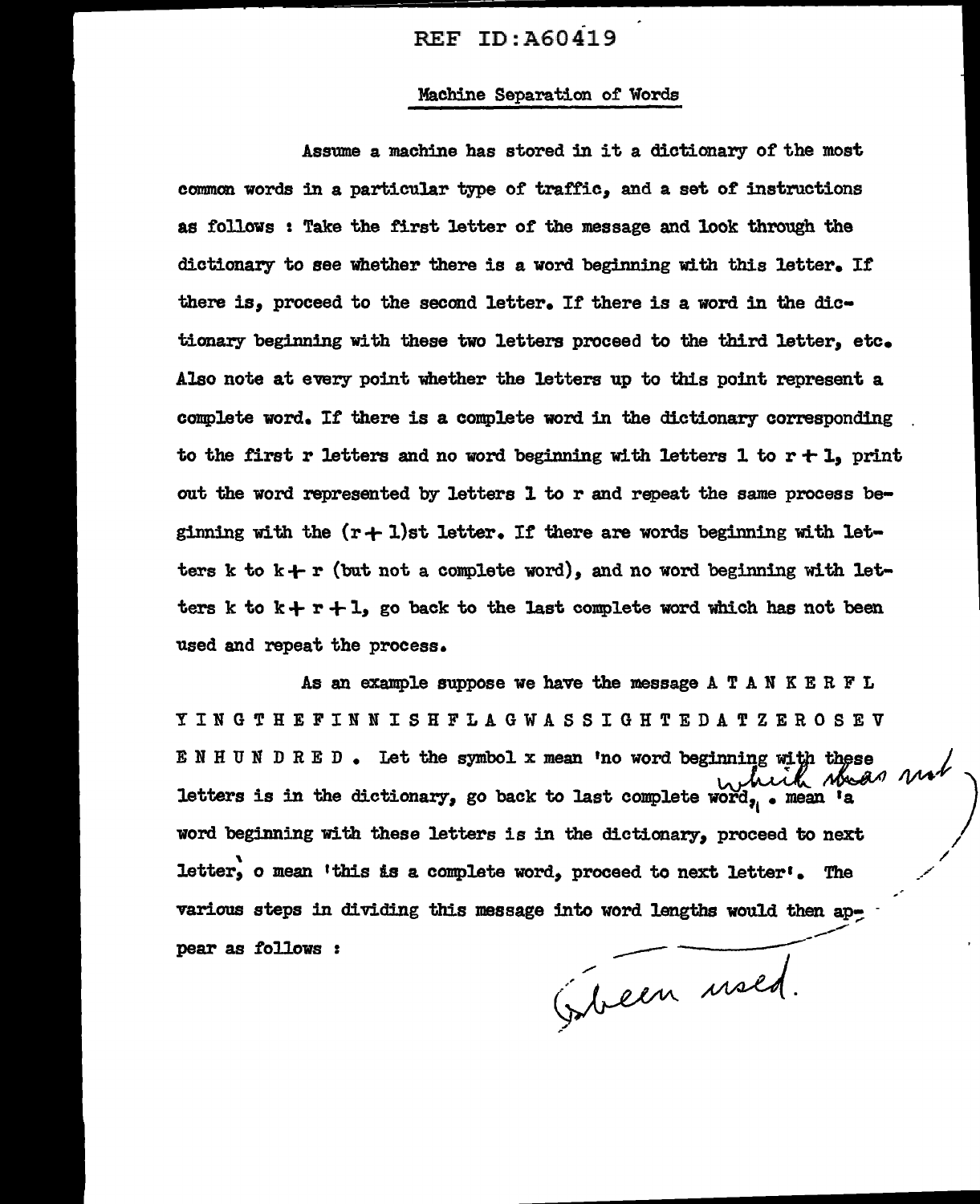- .

| 1                       | A                           | o         |
|-------------------------|-----------------------------|-----------|
| $\overline{\mathbf{c}}$ | AT                          | Ō         |
|                         | <b>ATA</b>                  | x         |
|                         | AT A                        | o         |
|                         | AT AN                       | $\bullet$ |
|                         | AT ANK                      | x         |
| 34567                   | AT AN<br>K                  | $\bullet$ |
| Š                       | AT AN<br>KE                 | $\bullet$ |
| 9                       | AT AN KER                   | X         |
| 10                      | AT A N                      | $\bullet$ |
| 11                      | AT A NK                     | X         |
| 12                      | A T                         | $\bullet$ |
|                         | A TA                        | $\bullet$ |
| 13<br>14                | TAN<br>A                    | Ō         |
|                         | $\mathbf{A}$<br><b>TANK</b> | O         |
|                         | A TANKE                     | $\bullet$ |
|                         | A TANKER                    | o         |
| 15<br>16<br>17<br>18    | A TANKERF                   | X         |
| 19                      | A TANKER F                  | $\bullet$ |
| 20                      | A<br>TANKER FL              | ٠         |
| 21                      | A TANKER FLY                | ٥         |
| 22                      | A TANKER FLYI               | $\bullet$ |
| 23                      | A TANKER FLYIN              | $\bullet$ |
| 2Ŀ                      | A TANKER FLYING             | $\bullet$ |
| 25                      | TANKER FLYINGT<br>A         | X         |
| 26                      | TANKER FLYING T<br>A        |           |
|                         |                             |           |

The number of steps could be slightly reduced by using some miscellaneous instructions such as requiring that if a complete word at any point is AN, the next word must begin with a vowel. In the example above, steps 8 and 9 would be eliminated by this instruction. However it would probably not be worth while using any instructions except those which refer to words in the dictionary.

There will occasionally be a word in the message which is not in the dictionary. In that case the machine would have to be instructed to go back in tum to each one of the complete words which had not been used and begin again from there. If no sequence of words can be found by regrouping the letters up to this point, the machine would print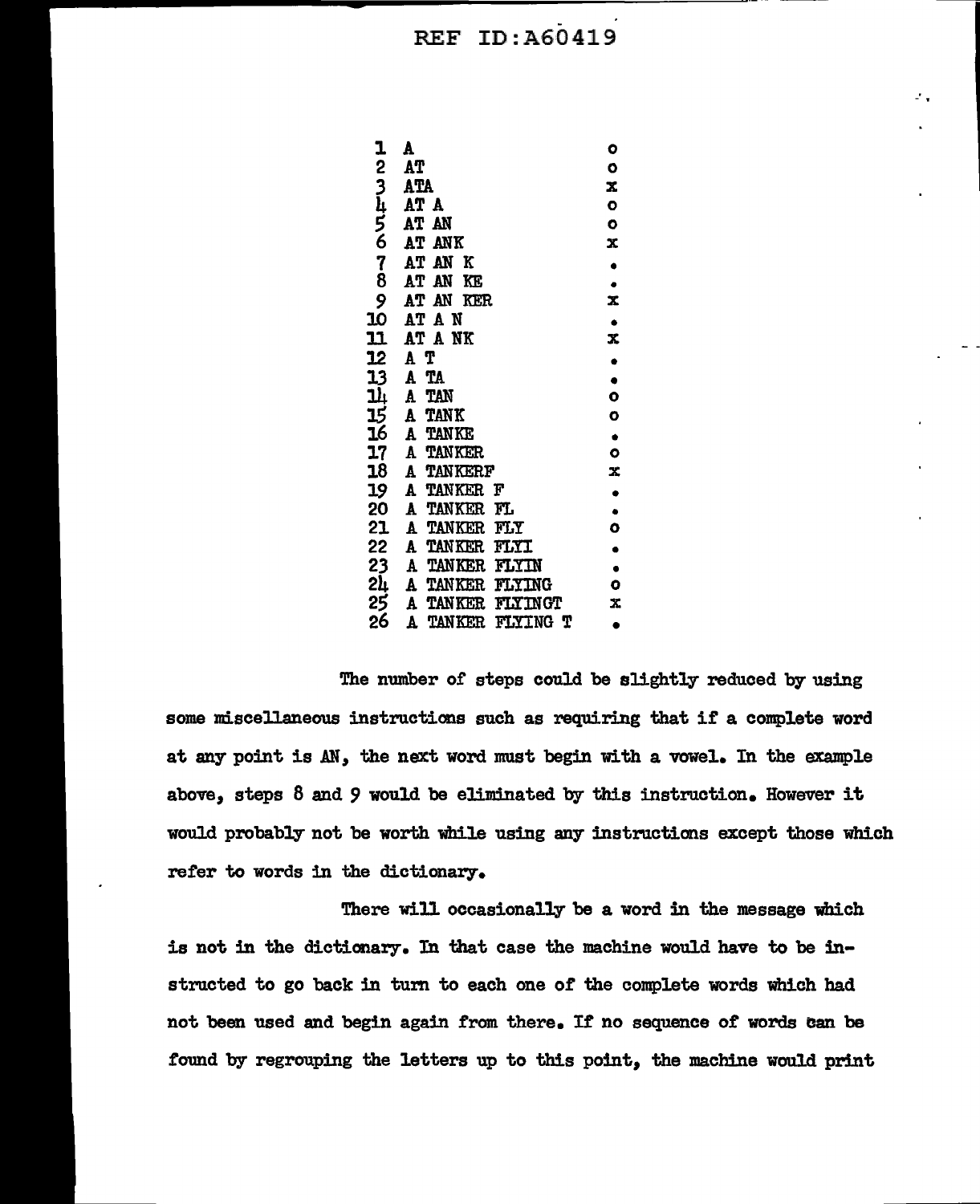out the words up to the inadmissible word and the next letter separately and then proceed as though this were the beginning *ot* a new mwssage • For example, suppose the word Finnish in the message given were not in the dictionary. The machine steps would then appear as on the sheet attached. At step  $\mu\mu$  all the complete words have been tried without success. Theretore A TANKER FLYING THE F is printed out and the remainder treated like a new message. The same situation arises at step  $\mu\delta$ . Here, however, the machine can go back only to step  $\frac{1}{5}$  in its search for complete words. The on<sup>1</sup> possibility is IN at step  $\mu$ 6. The machine tries INN. IN NI and IN NIS At this point there is no word in the dictionary beginning with  $NIS_{2,2}$  and no complete word still untried. Therefore the machine prints out IN N and goes on to I, IS and ISH. Eventually it gets to F, FL, FLA, FLAG, etc. and from here on it is clear sailing.

The final version is A TANKER FLYING THE F IN NIS H FIAG WAS SIGHTED AT ZEROS EVEN HUNDRED.

Note that the machine would print out ZEROS EVIN instead of ZERO SEVEN, since it will always take the longest possible word. The machine might be instructed to scan the finished product for all complete words which have not been used. These may be broken up in different ways and scores for pairs of consecutive words calculated. If, for example, the tina1 version contained the three consecutive words WILL BEAT ZERO ••• the machine would already have noted that BE is a complete word in the dictionary, and on breaking BEAT at BE, the machine would also note that AT is another complete word in the dictionary. It would then compare WILL BEAT ZERO with WILL BE AT ZERO. WILL BE will score higher than WILL BEAT and AT ZERO will score higher than BEAT ZERO. Therefore the text will be changed to WILL BE AT ZERO ...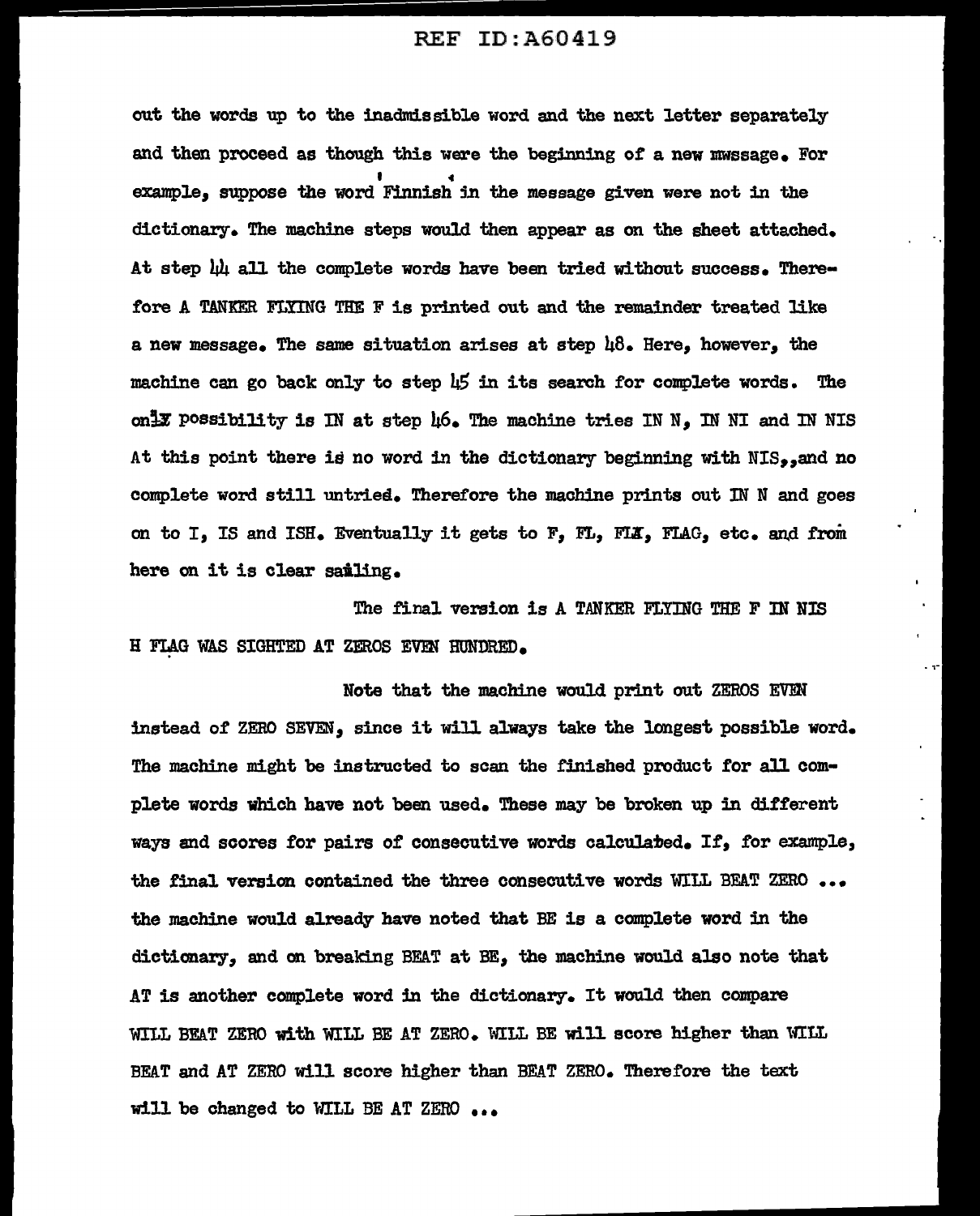|                 |                                     |                 |                                                                 |  |                    |     |             |  |                                                | <b>REF ID: A60419</b> |     |  |             |  |                  |                                           |                    |  |  |                          |
|-----------------|-------------------------------------|-----------------|-----------------------------------------------------------------|--|--------------------|-----|-------------|--|------------------------------------------------|-----------------------|-----|--|-------------|--|------------------|-------------------------------------------|--------------------|--|--|--------------------------|
|                 |                                     |                 |                                                                 |  |                    |     |             |  |                                                |                       |     |  |             |  |                  |                                           |                    |  |  |                          |
|                 | $\boldsymbol{I}$ . $\boldsymbol{A}$ |                 |                                                                 |  |                    |     |             |  |                                                |                       |     |  |             |  |                  |                                           |                    |  |  |                          |
|                 | 2A T                                |                 |                                                                 |  |                    |     |             |  |                                                |                       |     |  |             |  |                  |                                           |                    |  |  |                          |
|                 |                                     | A T A           |                                                                 |  |                    |     |             |  |                                                |                       |     |  |             |  |                  |                                           |                    |  |  |                          |
|                 |                                     | $A + A$ $A + A$ |                                                                 |  |                    |     |             |  |                                                |                       |     |  |             |  |                  |                                           |                    |  |  |                          |
|                 |                                     |                 | 5ATAA                                                           |  |                    |     |             |  |                                                |                       |     |  |             |  |                  |                                           |                    |  |  |                          |
|                 | $6$ $AT$                            |                 | ANK                                                             |  |                    |     |             |  |                                                |                       |     |  |             |  |                  |                                           |                    |  |  |                          |
|                 |                                     |                 | $7$ $AT$ $AN$ $K$                                               |  |                    |     |             |  |                                                |                       |     |  |             |  |                  |                                           |                    |  |  |                          |
|                 |                                     |                 | $R$ $AT$ $AN$ $KE$                                              |  |                    |     |             |  |                                                |                       |     |  |             |  |                  |                                           |                    |  |  |                          |
|                 |                                     |                 | 2 AT AN KER                                                     |  |                    |     |             |  |                                                |                       |     |  |             |  |                  |                                           |                    |  |  |                          |
|                 |                                     |                 | 10A T A M'                                                      |  |                    |     |             |  |                                                |                       |     |  |             |  |                  |                                           |                    |  |  |                          |
|                 |                                     |                 | $U$ $AT$ $A$ $NK$                                               |  |                    |     |             |  |                                                |                       |     |  |             |  |                  |                                           |                    |  |  |                          |
|                 |                                     |                 | $4A$ $T$                                                        |  |                    |     |             |  |                                                |                       |     |  |             |  |                  |                                           |                    |  |  |                          |
|                 |                                     |                 | $\beta$ $A$ $T_A$                                               |  |                    |     |             |  |                                                |                       |     |  |             |  |                  |                                           |                    |  |  |                          |
|                 | $44$ A                              |                 | TAN                                                             |  |                    |     |             |  |                                                |                       |     |  |             |  |                  |                                           |                    |  |  |                          |
|                 |                                     |                 | $6A$ TANK                                                       |  |                    |     |             |  |                                                |                       |     |  |             |  |                  |                                           |                    |  |  |                          |
|                 |                                     |                 | $A$ $TANKE$                                                     |  |                    |     |             |  |                                                |                       |     |  |             |  |                  |                                           |                    |  |  |                          |
|                 |                                     |                 | $17.4$ TANKER                                                   |  |                    |     |             |  |                                                |                       |     |  |             |  |                  |                                           |                    |  |  |                          |
|                 |                                     |                 | $18$ $A$ $T$ $A$ $N$ $K$ $ER$ $F$                               |  |                    |     |             |  |                                                |                       |     |  |             |  |                  |                                           |                    |  |  |                          |
| $^{\prime}$ 9 - |                                     |                 | $A$ $TA$ $NK$ $ER$ $F$                                          |  |                    |     |             |  |                                                |                       |     |  |             |  |                  |                                           |                    |  |  |                          |
| $\frac{1}{2}$   | $\mathcal{A}$                       |                 | TANKER                                                          |  | NEL.               |     |             |  |                                                |                       |     |  |             |  |                  |                                           |                    |  |  |                          |
|                 |                                     |                 | 4 A H A N K E R F L                                             |  |                    |     |             |  |                                                |                       |     |  |             |  |                  |                                           |                    |  |  |                          |
| 22              |                                     |                 | $A$ TANKER FLYI                                                 |  |                    |     |             |  |                                                |                       |     |  |             |  |                  |                                           |                    |  |  |                          |
|                 |                                     |                 | 23 $A$ TANKER                                                   |  | F L Y L M          |     |             |  |                                                |                       |     |  |             |  |                  |                                           |                    |  |  |                          |
|                 | ?4 什                                |                 | $TANKER$ $F L Y$ $NG$                                           |  |                    |     |             |  |                                                |                       |     |  |             |  |                  |                                           |                    |  |  | $\bullet$                |
|                 | $25$ $A$                            |                 | TANKER                                                          |  |                    |     | F L Y l N G |  |                                                |                       |     |  |             |  |                  |                                           |                    |  |  | $\bm{\mathsf{X}}$        |
|                 |                                     |                 | $26A$ TANKER $F$ $L$ $Y$ $N$ $G$ $T$                            |  |                    |     |             |  |                                                |                       |     |  |             |  |                  |                                           |                    |  |  |                          |
|                 |                                     |                 | 27 A $T$ ANKER $F$ $\cup$ $V$ $\cup$ $\Omega$ $\rightarrow$ $H$ |  |                    |     |             |  |                                                |                       |     |  |             |  |                  |                                           |                    |  |  |                          |
|                 |                                     |                 | 28 $A$ TANKER FLYING THE                                        |  |                    |     |             |  |                                                |                       |     |  |             |  |                  |                                           |                    |  |  |                          |
|                 |                                     |                 | TAMKER                                                          |  |                    |     |             |  |                                                |                       |     |  |             |  |                  |                                           |                    |  |  | $\bullet$                |
|                 | 29 $A$                              |                 |                                                                 |  | $F L Y / N G$ THEF |     |             |  |                                                |                       |     |  |             |  |                  |                                           |                    |  |  |                          |
|                 | 30 $A$                              |                 | $TANKER$ $FLYLMG$ $THE$ $F$                                     |  |                    |     |             |  |                                                |                       |     |  |             |  |                  |                                           |                    |  |  |                          |
|                 | $31$ A $-$                          |                 | $TANKER$ $FLMG$ $THE$ $Fli$                                     |  |                    |     |             |  |                                                |                       |     |  |             |  |                  |                                           |                    |  |  |                          |
|                 | $32$ $H$                            |                 | TANKER FLYING THE FIN                                           |  |                    |     |             |  |                                                |                       |     |  |             |  |                  |                                           |                    |  |  |                          |
|                 | $33$ A                              |                 | $TAMKER$ $FLYIMG$ $THE$ $F$ $1MM$                               |  |                    |     |             |  |                                                |                       |     |  |             |  |                  |                                           |                    |  |  | $\vert\mathsf{X}\vert$   |
|                 | $34$ $A$                            |                 | TANKER FLY                                                      |  |                    |     |             |  |                                                |                       |     |  |             |  |                  |                                           |                    |  |  |                          |
|                 | 35 A                                |                 | $TANKER$ $FLY$ $LM$                                             |  |                    |     |             |  |                                                |                       |     |  |             |  |                  |                                           |                    |  |  | _ ၀                      |
|                 |                                     |                 | $B$ A TANKER FLY $ M G $                                        |  |                    |     |             |  |                                                |                       |     |  |             |  |                  |                                           |                    |  |  | $\vert \mathsf{X} \vert$ |
|                 |                                     |                 | 37 A TANKER FLY $IM$ G                                          |  |                    |     |             |  |                                                |                       |     |  |             |  |                  |                                           |                    |  |  |                          |
|                 | 38 A.                               |                 | $TANKER$ $FLY$                                                  |  |                    |     |             |  | $\bm{\mathit{\Gamma}}$ $\bm{\mathit{\Lambda}}$ |                       | GT  |  |             |  |                  |                                           |                    |  |  | $ \mathsf{X} $           |
| 99              | A                                   |                 | TANK E                                                          |  |                    |     |             |  |                                                |                       |     |  |             |  |                  |                                           |                    |  |  |                          |
|                 | 7.4                                 |                 | $TANK$ $ER$ .                                                   |  |                    |     |             |  |                                                |                       |     |  |             |  |                  |                                           |                    |  |  |                          |
| $H_{\perp}$     | A                                   |                 | TANK ERE                                                        |  |                    |     |             |  |                                                |                       |     |  |             |  |                  |                                           |                    |  |  | $\vert\mathsf{x}\vert$   |
|                 | 72 A                                |                 | IAN K                                                           |  |                    |     |             |  |                                                |                       |     |  |             |  |                  |                                           |                    |  |  |                          |
| f3 -            | A                                   |                 | $TAN$ $KE$                                                      |  |                    |     |             |  |                                                |                       |     |  |             |  |                  |                                           |                    |  |  |                          |
|                 | $74$ A                              |                 | TAN KER                                                         |  |                    |     |             |  |                                                |                       |     |  |             |  |                  |                                           |                    |  |  | $\bm{\times}$            |
|                 | $75$ $A$                            |                 | $T$ ANKER FLYING THE FIL                                        |  |                    |     |             |  |                                                |                       |     |  |             |  |                  |                                           |                    |  |  |                          |
|                 | $46$ A                              |                 | $TANKER$ $FLY1NG$ $THE$ $F1N$                                   |  |                    |     |             |  |                                                |                       |     |  |             |  |                  |                                           |                    |  |  |                          |
| 77 <sup>2</sup> | A                                   |                 | $TAMKER$ $FLIYI MG$ $TH E$                                      |  |                    |     |             |  |                                                |                       |     |  | $E$ $1$ N N |  |                  |                                           |                    |  |  |                          |
|                 | $f$ $\mathcal{B}$                   |                 | $TANKER$ $FLYIMG$ $THEIF$                                       |  |                    |     |             |  |                                                |                       |     |  |             |  |                  | $\lfloor N N \rfloor$ $\lfloor N \rfloor$ |                    |  |  | <u>. XI</u>              |
| 49              | $\mathcal{A}$                       |                 | TANKER                                                          |  |                    |     | FLYIMGI     |  |                                                |                       | THE |  |             |  | $\boldsymbol{N}$ |                                           | N                  |  |  |                          |
| 5٥              | $\mathcal{A}_-$                     |                 | TANKER                                                          |  |                    |     | FLYIMG      |  |                                                | THE                   |     |  | 日           |  | $\bm{l} \bm{M} $ |                                           | $\bm{\mathcal{N}}$ |  |  |                          |
|                 |                                     |                 | $5/ A$ $TANKER$                                                 |  |                    | FLV |             |  |                                                |                       |     |  |             |  | $^{\prime}$ M    |                                           |                    |  |  |                          |
|                 |                                     |                 |                                                                 |  |                    |     |             |  |                                                |                       |     |  |             |  |                  |                                           |                    |  |  |                          |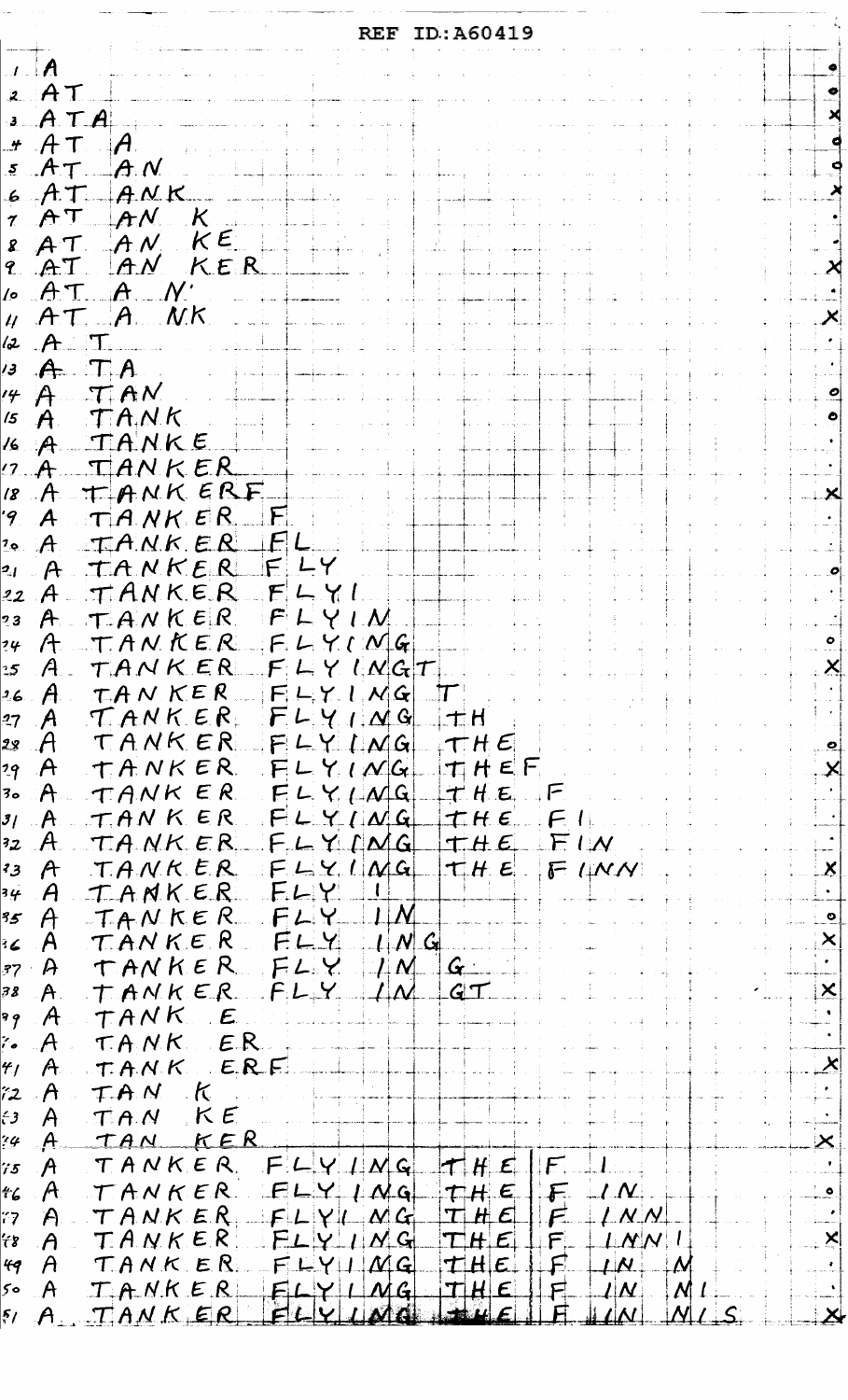|                                                                                                                                                                                              |                               | <b>REF ID: A60419</b>  |                                                    |                              |                                        |
|----------------------------------------------------------------------------------------------------------------------------------------------------------------------------------------------|-------------------------------|------------------------|----------------------------------------------------|------------------------------|----------------------------------------|
| l N<br>$\overline{\mathcal{N}}$<br>52<br>$\boldsymbol{\mathcal{N}}$ .<br>$\mathcal{L}$<br>$\bm{1} \bm{N}$ .<br>53<br>F                                                                       |                               |                        |                                                    |                              | 0                                      |
| $\boldsymbol{N}$<br><u> 1 S H</u><br>LN<br>\$4<br>F                                                                                                                                          |                               |                        |                                                    |                              | $\mathbf{X}$                           |
| $\mathcal{S}_{\mathcal{S}}$<br>$\mathcal{N}_1$<br>$\boldsymbol{\mathcal{N}}$ .<br>$\cdot$ H,<br>45. F<br>19<br>$H$ F $\,$<br>$\sqrt{N}$<br>$\boldsymbol{\mathcal{N}}$<br>36 F                |                               |                        |                                                    |                              |                                        |
| <b>IS</b><br>$\mathbf{H}^+$<br>$+ N$<br>$\mathcal{N}$<br>57<br>$\cdot$ F<br>LM<br>$1.5^\circ$<br>5,8<br>$M_{\odot}$<br>$H_{\perp}$<br>$\cdot$ F                                              | $\mathsf{F}$ .<br>FL          |                        |                                                    |                              |                                        |
| $\mathcal{S}_1$<br>$H_{\scriptscriptstyle\rm I}$<br>$\mathbb{P}L[\boldsymbol{N}]$ .<br>$\bm{N}_-$<br>59<br>$\mathsf{F}$                                                                      | $F\sqcup A$                   |                        |                                                    |                              | ₽                                      |
| $l\in$ S $\Box$<br> H <br>F<br>$\mathcal{L} \mathcal{N}$ and $\mathcal{N}$ and $\mathcal{N}$<br>60<br><u>  S.,</u><br>$LN$ $N$<br>$H_{\rm{t}}$<br>61<br>E                                    | FLAG<br>$\sim$<br>FLAGW       |                        |                                                    |                              | $\bm{\times}$                          |
| $+$ ( $N_{\rm max}$ $N_{\rm max}$<br>$1.5^\circ$<br>$H \downharpoonright$<br>62 F<br>$H$ .<br>$\Box L N$<br>$\mathsf{F}_1$<br>l.S.<br>$\bm{\mathcal{N}}$ .                                   | FLAG<br>FLAG                  | $ \mathcal{W} $<br>WA  |                                                    |                              |                                        |
| 63<br>ِ کی ا<br>$\pm L_{\rm c}$ $N_{\rm c}$<br>$\mathcal{H}_-$<br>64. F<br>N                                                                                                                 | FLAG                          | $WA$ S                 |                                                    |                              | $\bullet$                              |
| $\mathcal{S}_\mathbb{R}$<br>$\perp N$<br>$H_{\rm \scriptscriptstyle L}$<br>$\bm{N}_z$<br>$65$ F<br>$\mathsf{S}$ .<br>$\mathcal{A}(\mathcal{N})$<br>$\mathcal{N}_1$<br>66<br>$H_{\rm e}$<br>F | FLAG<br>FLA                   | WASS<br>W A S          | S                                                  |                              | $\bm{\times}$                          |
| $\Box$ N<br>$\bm{N}_\parallel$<br><u>:S.</u><br>$H_{\rm{eff}}$<br>F<br>67<br>S <sub>1</sub><br>$\mathsf{L}\mathsf{N}$<br>68<br>$\cdot$ F<br>$N_{\rm c}$                                      | FLAG<br>$H \perp F \perp A G$ | WAS<br>WA <sub>5</sub> | $S$ $\overline{I}$ :<br>$S_{\cdot} \cap G_{\cdot}$ |                              |                                        |
| $\mathcal{S}_{\cdot}$<br>$1/N$ , $N$ .<br>$\mathsf{F}$<br>69                                                                                                                                 | $H$ $E L A G$ $W A S$         |                        | $S/I$ $G$ $H$                                      |                              |                                        |
| $\mathcal{N}$<br>$\boldsymbol{\mathcal{N}}$<br>$\mathcal{S}$<br>$H_{\perp}$<br>70. F<br>S.,<br>$\mathcal{N}$<br>$\mathcal{N}$<br>F.<br>H<br>7/7                                              | FLAG<br>FLAG                  | WAS<br>WAS             | $S \mid G$ $H$ <sup>T</sup><br>$S/L$ GHT E         |                              |                                        |
| $\mathcal{S}_{\cdot}$<br>H<br>72<br>$\epsilon$<br>$N_{\odot}$<br>$\mathcal{N}$                                                                                                               | FLAG                          | $W$ A.S.               |                                                    | $S \cup G$ $H \cup \{F, D\}$ | $\boldsymbol{\sigma}$<br>$\bm{\times}$ |
| $S_{\cdot}$<br>$H_{\rm{c}}$<br>N<br>73<br>$\boldsymbol{\mathcal{N}}$<br>$S_{\cdot}$<br>H<br>$\mathcal{M}$<br>$\mathcal{N}_{\cdot}$<br>$74$ F                                                 | F <sub>4</sub> AG<br>FLAG     | WAS<br>WAS             | $S/GHT \in D$                                      | $S \cup G$ HT $EDA$          | $\boldsymbol{\mathsf{A}}$              |
|                                                                                                                                                                                              |                               |                        |                                                    |                              |                                        |
|                                                                                                                                                                                              |                               |                        |                                                    |                              |                                        |
|                                                                                                                                                                                              |                               |                        |                                                    |                              |                                        |
|                                                                                                                                                                                              |                               |                        |                                                    |                              |                                        |
|                                                                                                                                                                                              |                               |                        |                                                    |                              |                                        |
|                                                                                                                                                                                              |                               |                        |                                                    |                              |                                        |
|                                                                                                                                                                                              |                               |                        |                                                    |                              |                                        |
|                                                                                                                                                                                              |                               |                        |                                                    |                              |                                        |
|                                                                                                                                                                                              |                               |                        |                                                    |                              |                                        |
|                                                                                                                                                                                              |                               |                        |                                                    |                              |                                        |
|                                                                                                                                                                                              |                               |                        |                                                    |                              |                                        |
|                                                                                                                                                                                              |                               |                        |                                                    |                              |                                        |
|                                                                                                                                                                                              |                               |                        |                                                    |                              |                                        |
|                                                                                                                                                                                              |                               |                        |                                                    |                              |                                        |
|                                                                                                                                                                                              |                               |                        |                                                    |                              |                                        |
|                                                                                                                                                                                              |                               |                        |                                                    |                              | э¥                                     |
|                                                                                                                                                                                              |                               |                        |                                                    |                              |                                        |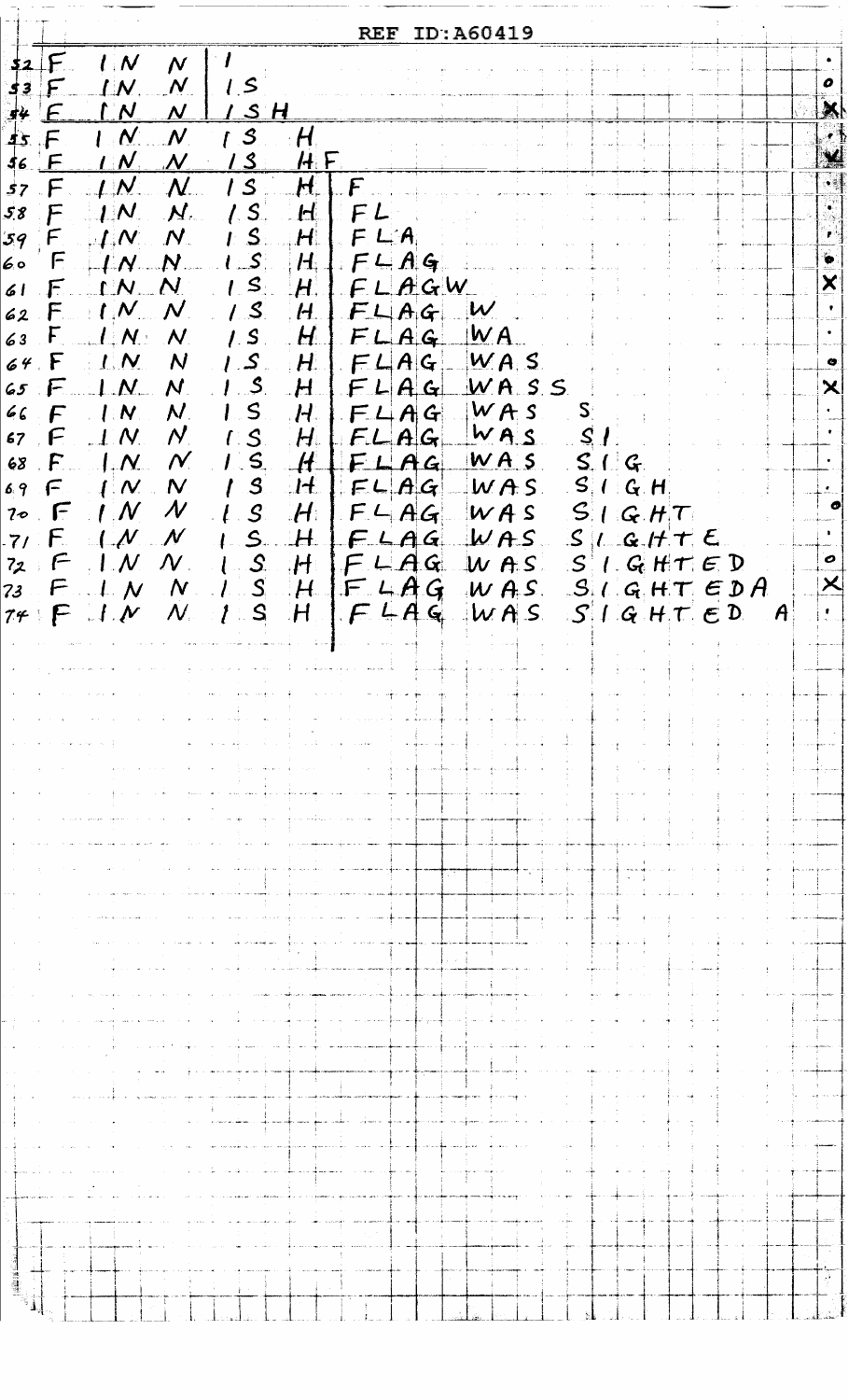ę.

#### MEMORANDUM

**SUBJECT:** Suggested Means for Increased Automation in Cryptanalysis.

**GENERAL** ı.

In normal written alphabetic language there is a spatial relationship between and among contiguous letters, particularly as regards the vowels and consonants, which enables the mind to recognize almost instantaneously upon the receipt of visual impulses from the eyes a feature of such a language which we call pronounceability. It is my belief that the pronounceability phenomenon is what the mind apprehends or recognizes first of all and long before the succession or constellations of letters forming words are recognized as words and the latter become intelligible. What we need to know more about is this phenomenon of pronounceability and how the mind or brain apprehends it. The phenomenon is probably basically electrical in nature and the problem then is to design a machine that will simulate whatever electrical process takes place in the brain, a process which perhaps corresponds to the phenomenon in question. This, I believe, would not be too difficult and I conceive of a complex of components which would be of the nature described and would operate as a system in the manner described below:

### 2. PROCEDURE

Assume we are dealing with a cryptographic version of a text  $a.$ of 100 or more letters of good normal English which has been enciphered monoalphabetically by a random-mixed alphabet. Assume a machine of the digital computer type, into which impulses (in a binary code) corresponding to the succession of the letters or characters of the cipher text are fed, by the usual means (punched cards, perforated paper or magnetic tape, or the like) as the input.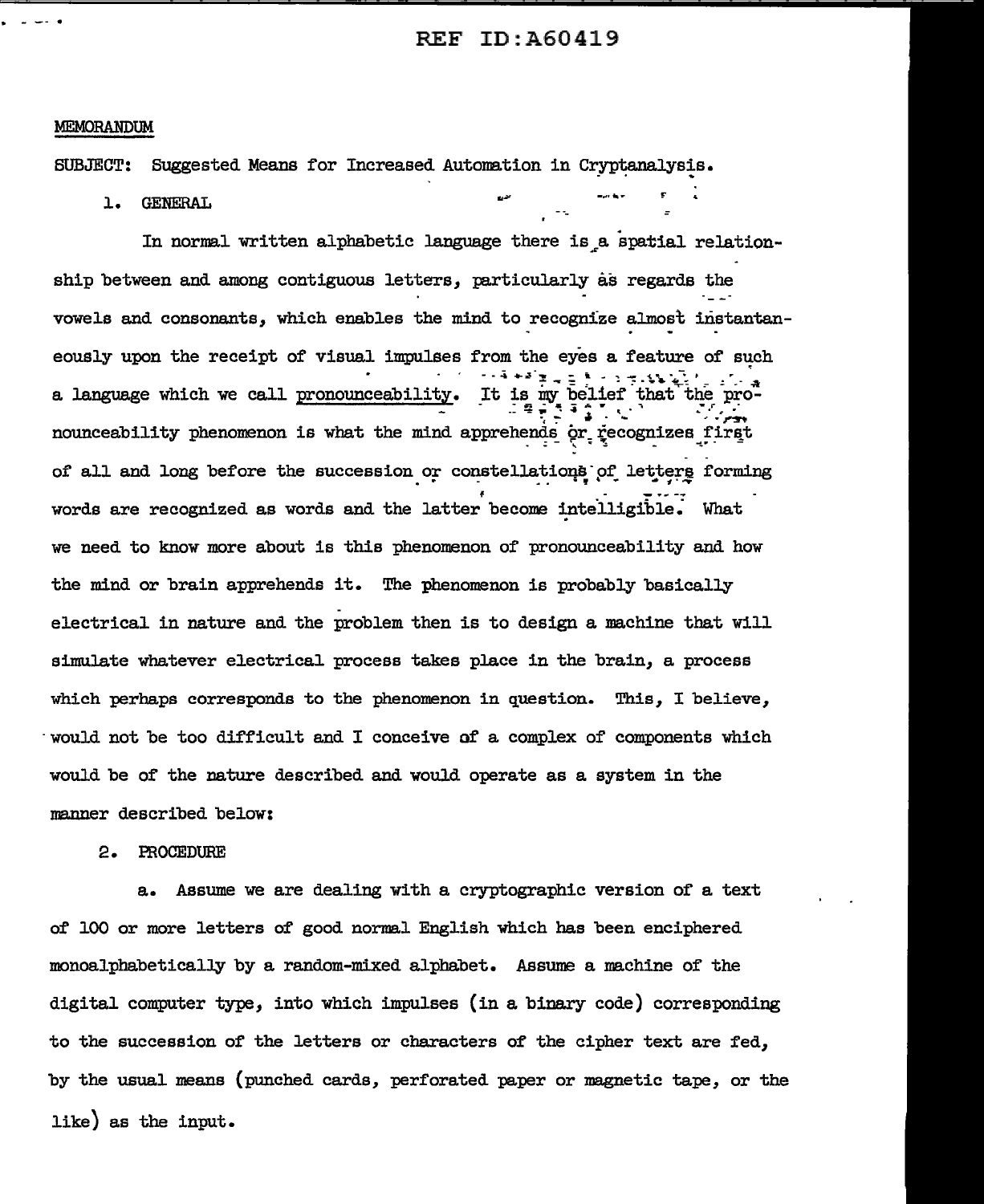$\frac{1}{2}$   $\frac{1}{2}$   $\frac{1}{2}$   $\frac{1}{2}$   $\frac{1}{2}$   $\frac{1}{2}$   $\frac{1}{2}$   $\frac{1}{2}$   $\frac{1}{2}$   $\frac{1}{2}$   $\frac{1}{2}$   $\frac{1}{2}$   $\frac{1}{2}$   $\frac{1}{2}$   $\frac{1}{2}$   $\frac{1}{2}$   $\frac{1}{2}$   $\frac{1}{2}$   $\frac{1}{2}$   $\frac{1}{2}$   $\frac{1}{2}$   $\frac{1}{2}$ 

b. The first step for the machine, on acceptance of the input, would be to program its functioning, according to the usual methods, to conduct the impulses to and store them in the memory, making at the same time and storing a unilateral frequency count of the characters of the cipher text. The machine then determines the 10 cipher letters most frequently represented and sets them up in a descending order of frequency.

c.

c. The ma.chine's next operation is to set up lo'! permutations of equivalents, beginning with the permutation corresponding to the normal English frequency expectancy series E, T, O, A, I,N, R, S, H, D. The substitution equivalents of the first of these 10! permutations are then applied by the machine to the appropriate letters of the cipher text and at the same time impulses which will trigger off signals corresponding to and capable of making sound spectographic representations of the substitutional plain-text equivalents are set up within the machine and temporarily impressed upon a mediwn capable of being moved laterally (film, magnetic tape, etc.) past a sound-spectograph reading component.

d. The sound-producing component of the machine, actuated by the reading component, "pronounces" the sequence of spectographic representations -- or, at least, it attempts to do so as best it can. The machine, furthermore, is set so that there is a lower threshold-of "pronounceability," which unless reached and passed, will cause a "stuttering" or some phenomenon equivalent to a "lingual impediment." When the machine finds the impediment beyond the threshold or critical value of pronounceability  $-$ - in other words, when what it tries to enunciate is "unpronounceable" in English  $-$ - it throws out the permutation selected and begins to repeat its sequence of operations<br>permutations.  $\begin{array}{ccc}\n\cdot & \cdot & \cdot & \cdot & \cdot \\
\cdot & \cdot & \cdot & \cdot & \cdot & \cdot \\
\cdot & \cdot & \cdot & \cdot & \cdot & \cdot \\
\cdot & \cdot & \cdot & \cdot & \cdot & \cdot\n\end{array}$ 

 $\hat{\mathcal{L}}$ 

 $\frac{1}{2}$ . •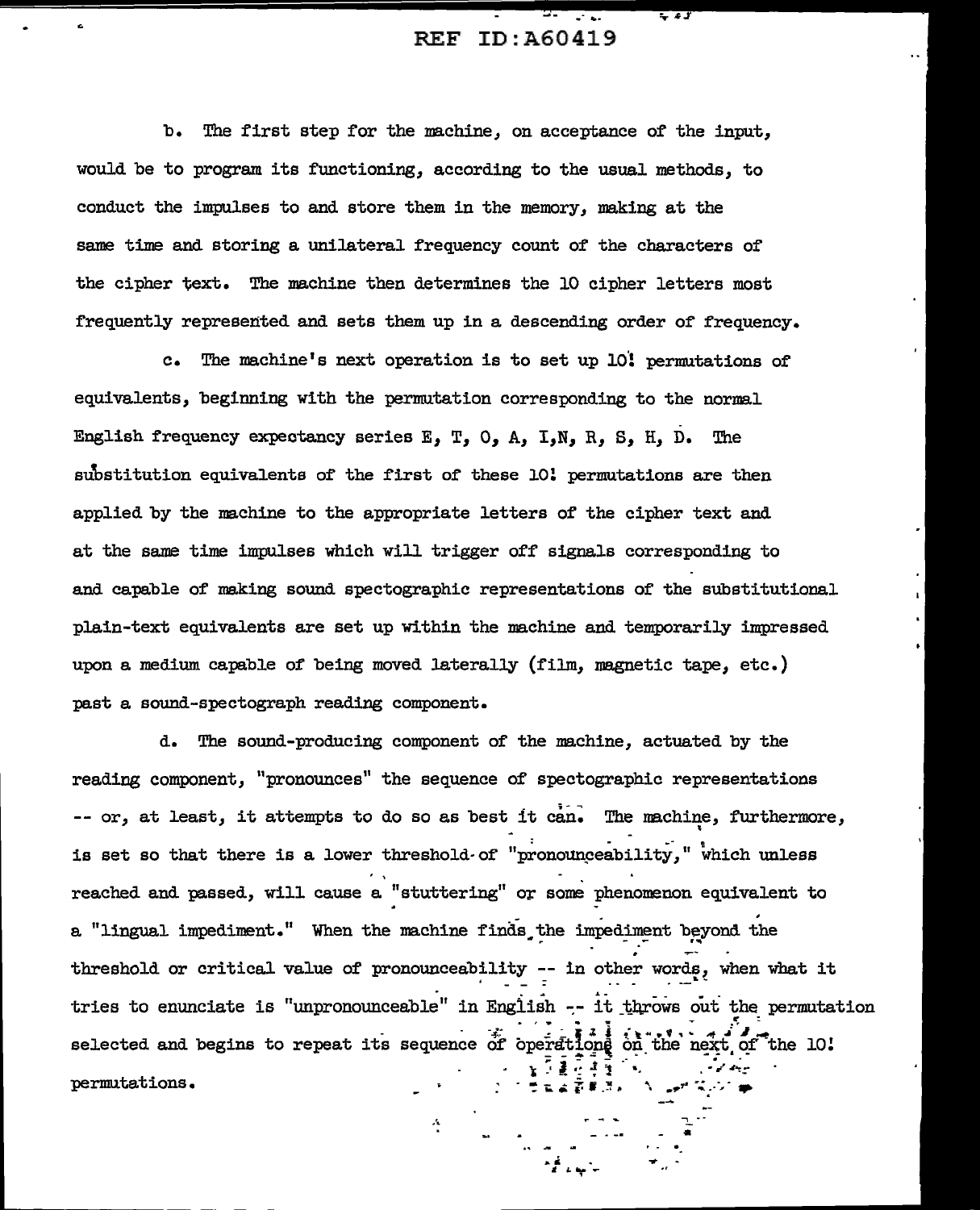The machine should be able in this way to eliminate a great many of  $e_{\bullet}$ the 10! permutations at a very rapid rate, retaining only a few which surpass the critical threshold of "pronounceability". These remaining possibilities will have to be examined visually or "listened to" by the operator.

f. Assuming the correct permutation of the 10! high frequency letters has been isolated the analyst will certainly be able to fill in the remaining letters without too much difficulty.

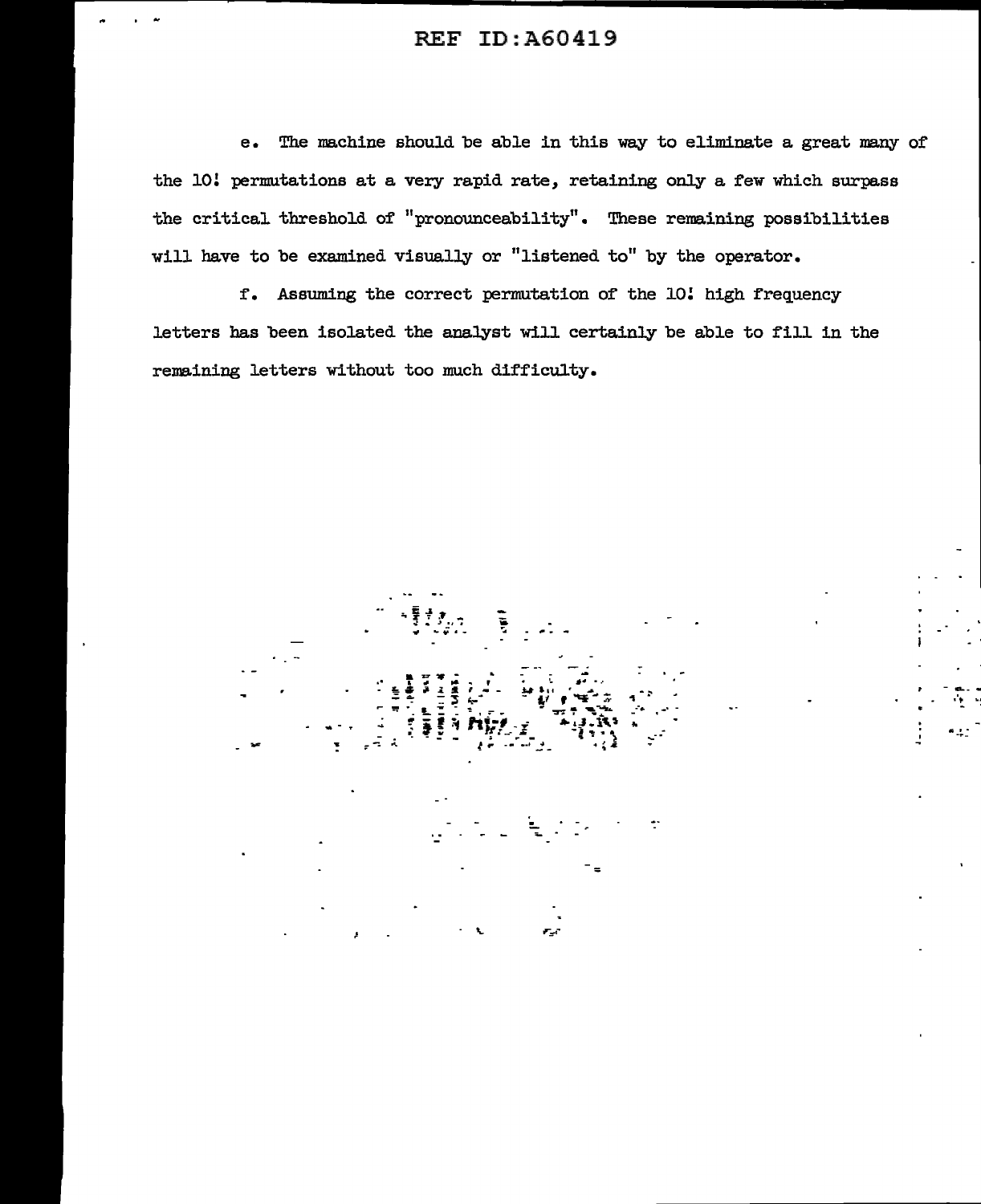### MEMORANDUM

SUBJECT: Suggested Means for Increased Automation in Cryptanalysis.

1. **CENERAL** form of any police llatre *lavouage* which kaluhatn . pe brbien ⊂ a segueva the characters or elementary marks of meaus b hip hetmesi end among contiguous letters, particularly emme at sight a rlo. the vowels and consonants, which enables the mind to recognize almost instantan-<br>an impretant feature which is generally characteristic of such. sously upon the receipt of visual impulses from the syce & Ų., sueh. anguage which we call propounceability. It is my belief that the propuricing spatial palations nounceability phenomenon is what the mind apprehends or recognizes first of all and long before the succession or constellations of letters forming words are recognized as words and the latter become intelligible. What we need to know more about is this phenomenon of pronounceability and how the mind or brain apprehends it. The phenomenon is probably basically electrical in nature and the problem then is to design a machine that will simulate whatever electrical process takes place in the brain, a process which perhaps corresponds to the phenomenon in question. This, I believe, would not be too difficult and I conceive of a complex of components which would be of the nature described and would operate as a system in the manner described below:

2. PROCEDURE

Assume we are dealing with a cryptographic version of a text æ. of 100 or more letters of good normal English which has been enciphered monoalphabetically by a random-mixed alphabet. Assume a machine of the digital computer type, into which impulses (in a binary code) corresponding to the succession of the letters or characters of the cipher text are fed, by the usual means (punched cards, perforated paper or magnetic tape, or the like) as the input.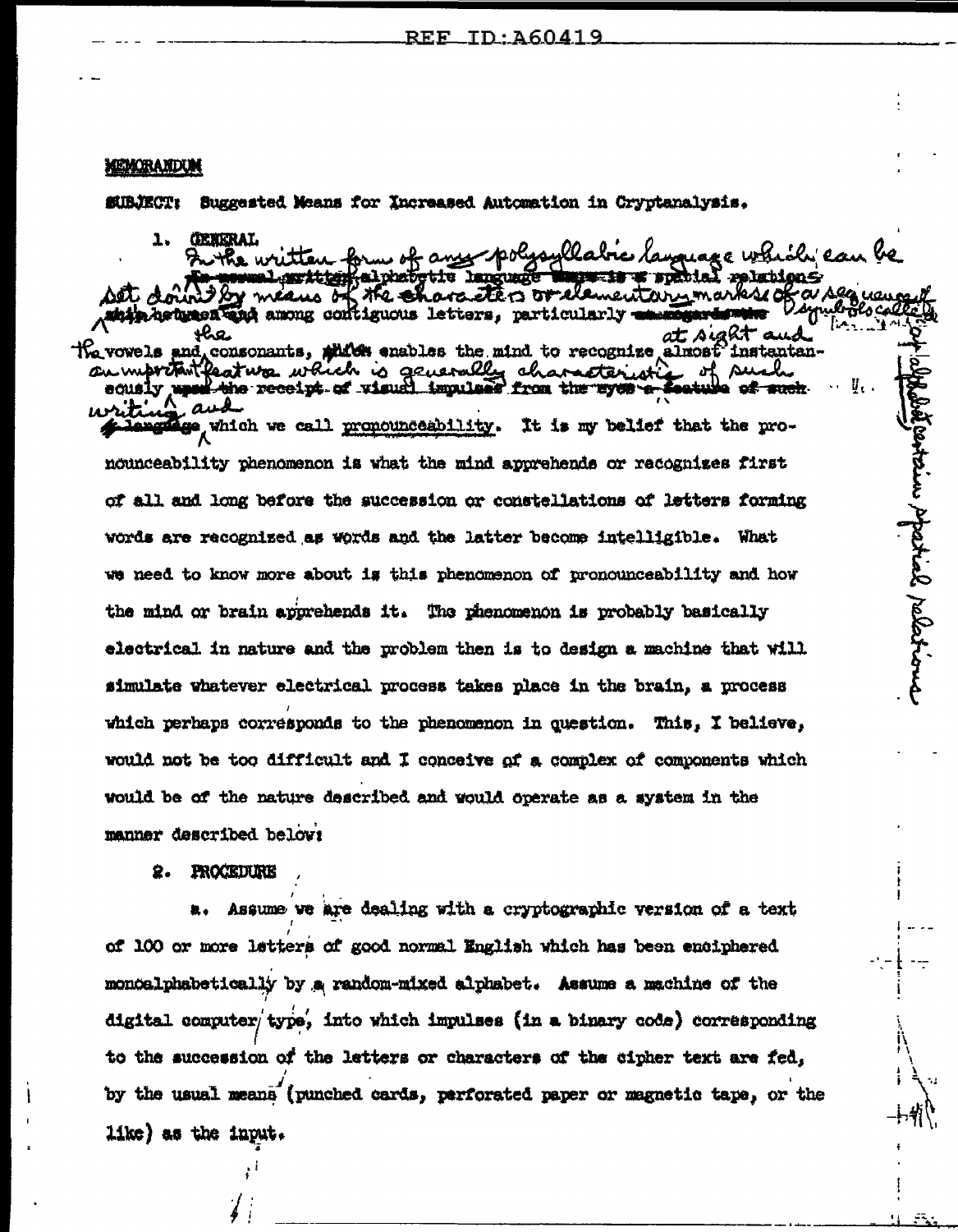b. The first step for the machine, on acceptance of the input, would be to program its functioning, according to the usual methods, to conduct the impulses to and store them in the memory, making at the same time and storing a unilateral frequency count of the characters of the cipher text. The machine then determines the 10 cipher letters most frequently represented and sets them up in a descending order of frequency.

c. The machine's next operation is to set up 10! - permutations of equivalents, beginning with the permutation corresponding to the normal English frequency expectancy series E, T, O, A, I,N, R, S, H, D. The substitution equivalents of the first of these 10! permutations are then applied by the machine to the appropriate letters of the cipher text and at the same time impulses which will trigger off signals corresponding to and capable of making sound spectographic representations of the substitutional plain-text equivalents are set up within the machine and temporarily impressed upon a medium capable of being moved laterally (film, magnetic tape, etc.) past a sound-spectograph reading component.

d. The sound-producing component of the machine, actuated by the reading component, "pronounces" the sequence of spectographic representations -- or, at least, it attempts to do so as beat it can. The machine, furthermore, is set so that there is a lower threshold of "pronounceability," which unless reached and passed, will cause a "stuttering" or some phenomenon equivalent to a "lingual impediment." When the machine finds the impediment beyond the threshold or critical value of pronounceability -- in other words, when what it tries to enunciate is "unpronounceable" in English -- it throws out the permutation selected and begins to repeat its sequence of operations on the next of the 10! permutations.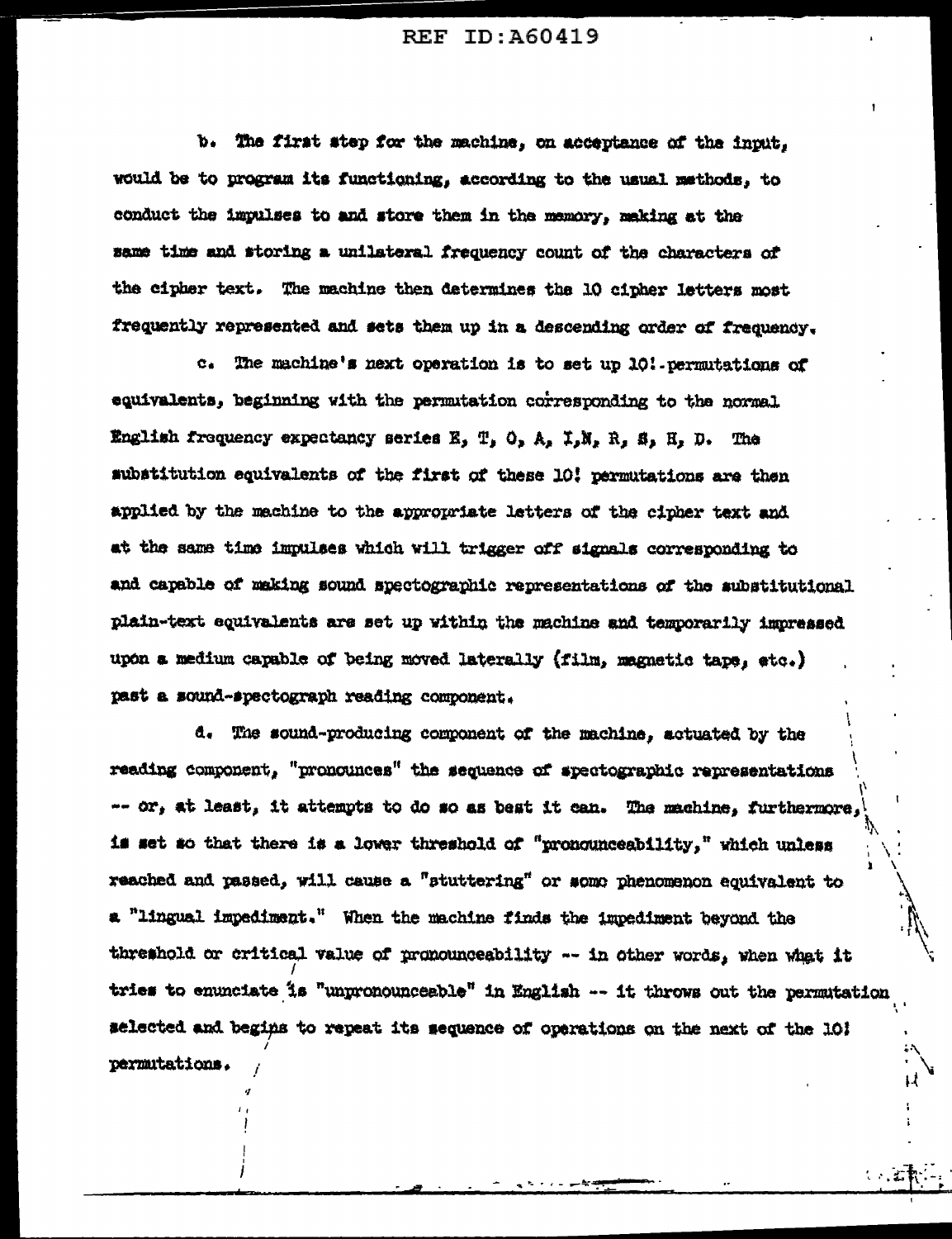ī

Ŧ

e. The machine should be able in this way to eliminate a great many of the 10! permutations at a very rapid rate, retaining only a few which surpass the critical threshold of "pronounceability". These remaining possibilities will have to be examined visually or "listened to" by the operator.

f. Assuming the correct permutation of the 10! high frequency letters has been isolated the analyst will certainly be able to fill in the remaining letters without too much difficulty.

٨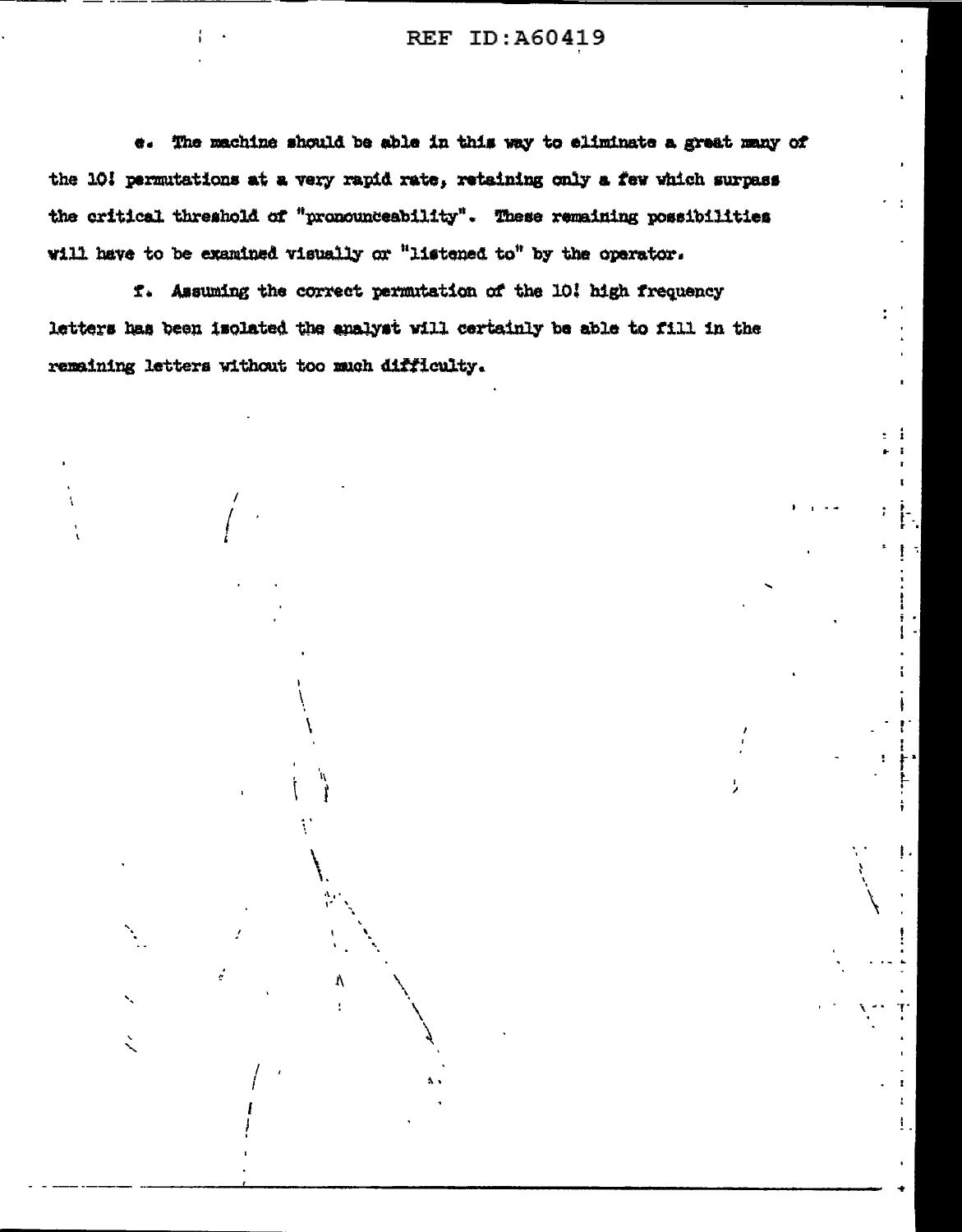A moins or G hobit substatutement of a passage SMDMA GDVVM PXRDC IOBPD DCVQX RIGVF VXDLZ FLEFM OFYLF IMVPY ESVLE DPVD ! OLEVÉS FLLGD ASMYF MTXDM ROVFC SCLEP CYIMS MAIQG D (101 letters total)  $\star \mathcal{A}_{\mathcal{A}^{\mathcal{A}}} \mathcal{A}_{\mathcal{A}^{\mathcal{B}}} \mathcal{A}_{\mathcal{A}}$  $\label{eq:2.1} \frac{1}{\sqrt{2}}\sum_{i=1}^n\frac{1}{\sqrt{2}}\sum_{i=1}^n\frac{1}{\sqrt{2}}\sum_{i=1}^n\frac{1}{\sqrt{2}}\sum_{i=1}^n\frac{1}{\sqrt{2}}\sum_{i=1}^n\frac{1}{\sqrt{2}}\sum_{i=1}^n\frac{1}{\sqrt{2}}\sum_{i=1}^n\frac{1}{\sqrt{2}}\sum_{i=1}^n\frac{1}{\sqrt{2}}\sum_{i=1}^n\frac{1}{\sqrt{2}}\sum_{i=1}^n\frac{1}{\sqrt{2}}\sum_{i=1}^n\frac$ \* should be D المسامين المنادي 

 $\label{eq:2.1} \frac{d\mathbf{r}}{d\mathbf{r}} = \frac{1}{2} \left( \frac{d\mathbf{r}}{d\mathbf{r}} + \frac{d\mathbf{r}}{d\mathbf{r}} \right) + \frac{d\mathbf{r}}{d\mathbf{r}} \left( \frac{d\mathbf{r}}{d\mathbf{r}} + \frac{d\mathbf{r}}{d\mathbf{r}} \right) + \frac{d\mathbf{r}}{d\mathbf{r}} \left( \frac{d\mathbf{r}}{d\mathbf{r}} + \frac{d\mathbf{r}}{d\mathbf{r}} \right) + \frac{d\mathbf{r}}{d\mathbf{r$ 

 $\label{eq:2.1} \frac{1}{\sqrt{2\pi}}\int_{\mathbb{R}^3}\frac{1}{\sqrt{2\pi}}\frac{1}{\sqrt{2\pi}}\frac{1}{\sqrt{2\pi}}\frac{1}{\sqrt{2\pi}}\int_{\mathbb{R}^3}\frac{1}{\sqrt{2\pi}}\frac{1}{\sqrt{2\pi}}\frac{1}{\sqrt{2\pi}}\frac{1}{\sqrt{2\pi}}\frac{1}{\sqrt{2\pi}}\frac{1}{\sqrt{2\pi}}\frac{1}{\sqrt{2\pi}}\frac{1}{\sqrt{2\pi}}\frac{1}{\sqrt{2\pi}}\frac{1}{\sqrt{2\pi}}\frac{1}{\sqrt{2$ 

 $\mathcal{L}^{\mathcal{L}}(\mathcal{L}^{\mathcal{L}}(\mathcal{L}^{\mathcal{L}}(\mathcal{L}^{\mathcal{L}}(\mathcal{L}^{\mathcal{L}}(\mathcal{L}^{\mathcal{L}}(\mathcal{L}^{\mathcal{L}}(\mathcal{L}^{\mathcal{L}}(\mathcal{L}^{\mathcal{L}}(\mathcal{L}^{\mathcal{L}}(\mathcal{L}^{\mathcal{L}}(\mathcal{L}^{\mathcal{L}}(\mathcal{L}^{\mathcal{L}}(\mathcal{L}^{\mathcal{L}}(\mathcal{L}^{\mathcal{L}}(\mathcal{L}^{\mathcal{L}}(\mathcal{L}^{\mathcal{L$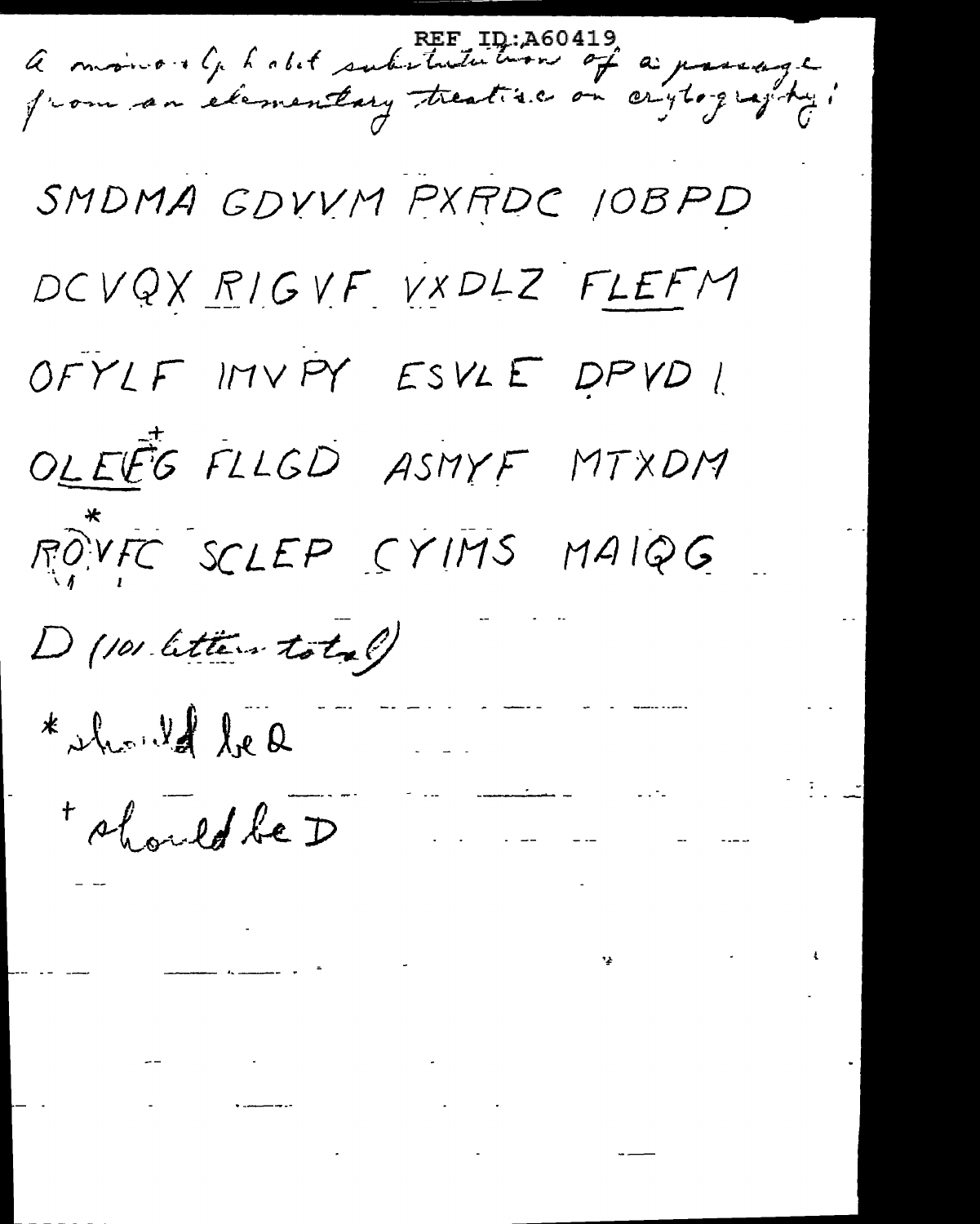SMDMAGDVVMPXRDCIOBPDDCVQXRIGVFVXDLZF LEFMOFYLFIMVPYESVLEDPVDIOLEFGFLLGDAS MYFMTXDMROVFCSCLEPCYIMSMAIQGD A B *0* D E F G H I J K L M N 0 P Q R S T U V *W* X Y Z *3* 1 ~ 11 ~ *9* 5 • 6 • • 8 10 • 4 5 2 *3* 5 1 • *9* • 4 4 1 LE 4 GD *3*  SM *3*  DM 2 DC 2 LEF 2 **TF** 2<br>FY 1  $\mathbf 1$  $\begin{cases} \text{cs} & 1 \\ \text{sc} & 1 \end{cases}$  $\left\{\begin{array}{cl} DM & 2 \\ M D & 1 \end{array}\right.$ EF 2 FL 2 FM 2 IO 2 IM 2 DP 1 PD 1  $\left\{ \begin{array}{ll} FV & 1 \\ VF & 2 \end{array} \right.$  $\left\{ \begin{array}{ll} \texttt{FL} & \texttt{2} \ \texttt{LF} & \texttt{1} \end{array} \right.$ l MA 2 VF 2 XR 2 XD 2  $\begin{cases} \frac{MN}{2} & \text{if } N \leq 1. \end{cases}$  $\begin{cases} M.S \\ SM \end{cases}$  $\left\{ \begin{array}{ccc} PV & 1 \\ & & \\ \hline VP & 1 \end{array} \right.$  $1<sup>1</sup>$ l *3*   $PV<sub>1</sub>$ 

 $\left\{ \begin{array}{ll} \texttt{DV} & \texttt{1} \ \texttt{VD} & \texttt{1} \end{array} \right.$  $\mathbf 1$  $\left\{ \begin{array}{cl} \texttt{FG} & \texttt{1} \ \texttt{GF} & \texttt{1} \end{array} \right.$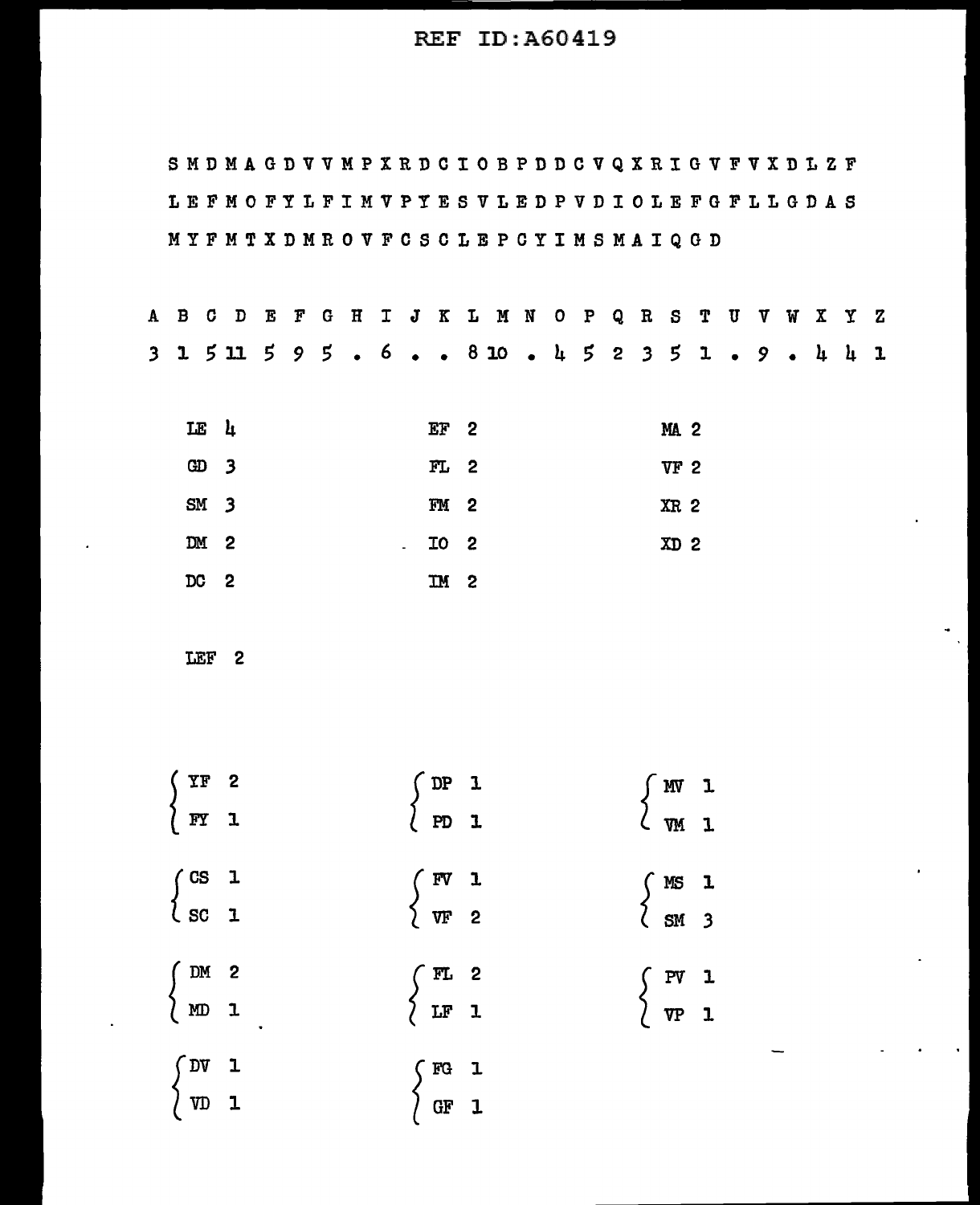A frequency count of letters and digraphs was made as well as a chart showing the letters preceding and following each of the cipher letters. From these a table of reversed digraphs was made.

l.

3.

2. The low frequency letters were marked as consonants. The letters occurring only once or twice account for only  $5$  of the  $101$  letters of the message. The letters occurring 3 times were therefore added. This brought the frequency to 11, which was still below the 20% threshold. However if letters occurring  $l_i$  times are included, the total frequency would be 23. There are tests which might enable us to decide which of the 4-frequency letters to include and which to exclude, but this might be difficult to build into a machine.

A table was made of the letters preceding and following each of the assumed consonants  $A_2$ ,  $R_3$ ,  $Q_2$ ,  $Z_3$ ,  $B$  and  $T_4$ . All the letters except c, E and Y appeared. Since letters which never contact low-frequency consonants are very likely consonants themselves, these three were added to the assumed consonants. The contact table then appeared as follows :

| ARQZBT                                                                                                                     | CEY                                                                               |
|----------------------------------------------------------------------------------------------------------------------------|-----------------------------------------------------------------------------------|
| MMMMM                                                                                                                      | G G                                                                               |
| DD<br>D<br><b>SHOX</b><br>$\overline{\mathbf{v}}$<br>LLLLL<br>F<br>F<br>$\overline{\mathbf{P}}$<br>P<br>$\frac{1}{\alpha}$ | D<br>D<br>SSS<br>IIII<br>O<br>X X<br>V<br>LL<br>F<br>F F<br>F<br>P<br>P<br>Ŷ<br>E |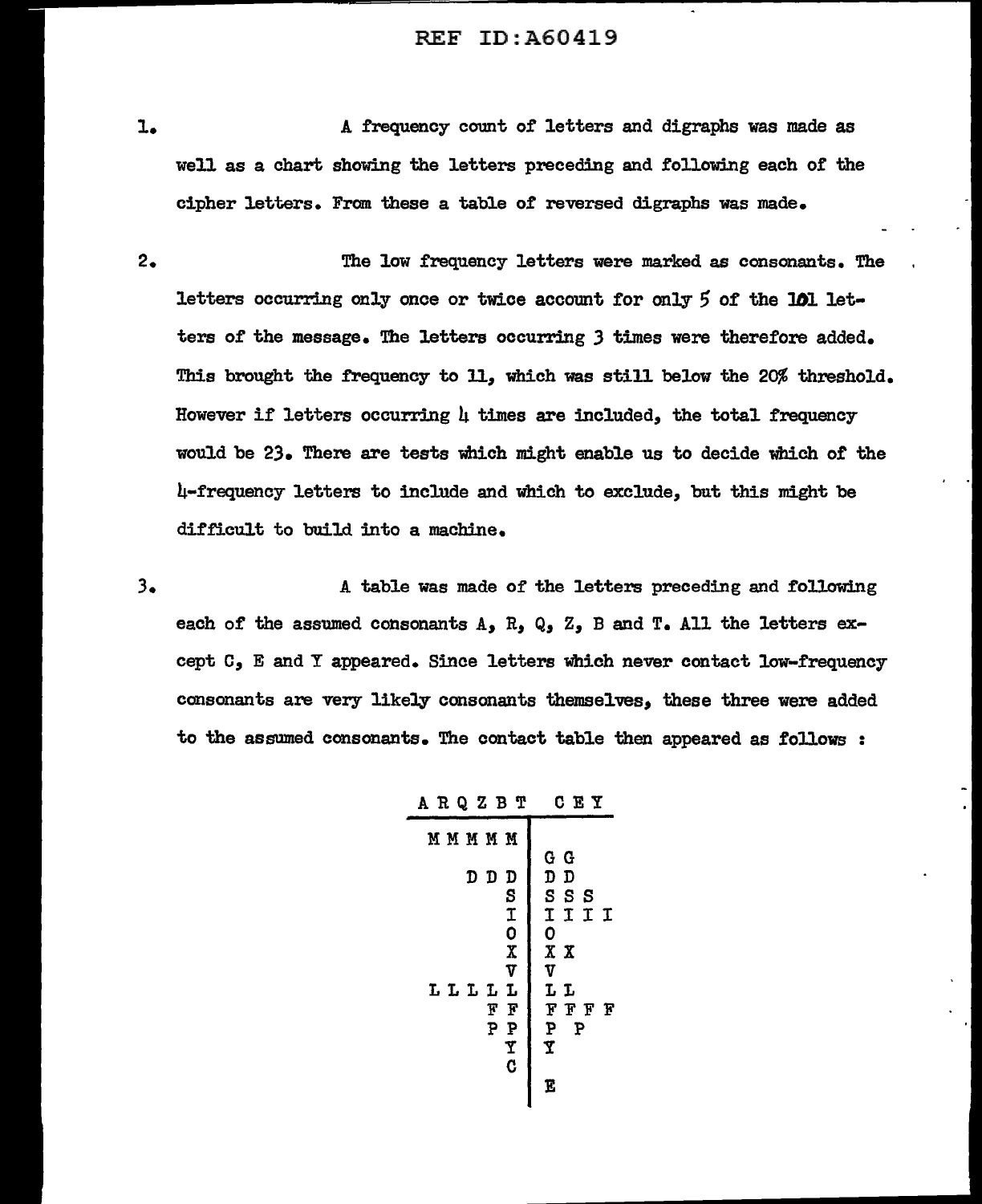M, D, s, I, L, F and P seem to be the best prospects tor vowels. The substitutes for A, E, I and O should be found in this group.

4.

s.

The reversed digraphs were studied with a view to identifying vowels. Since most reversed digraphs will be of the form c-v or v-c, it should be possible to separate most of the letters which reverse into two classes, these being identified as consonant or vowel by reference to  $(3)$ . However since word divisions are not shown these indications may be somewhat blurred because the first letter of' one word may reverse with the last letter of the previous word. As a start only digraphs which reversed more than once were considered.

S M 3<br>M S 1 M<sub>S</sub> Y F 2 FY l D M 2 MD l VF 2 F V l FL 2 L F l These can be separated into two classes in two ways, (a) M F - D S V Y L and (b)  $M V Y L - D S F$ . From (3),  $V$  and  $Y$  are not very good prospects for vowels; therefore D, S, V, Y and L in (a) probably represent the consonants. This would make M, I, F and P the only good prospects to represent A, E, I and o. However we have the following contacts among these four letters : M P 1, I M 2, F M 2, F I 1. In (b), M, V, Y and L probably represent the consonants. This would leave A, E, I and 0 to be found among D, s, F, I and P. There are only the following contacts among these five letters :  $D I 1$ ,  $D P 1$ ,  $F I 1$ ,  $P D 1$ . Since one of these five letters would be eliminated, the number of these presumed v-v contacts would probably be reduced further. All in all (b} seems like the more probable set-up.

An attempt was made to identify the assumed vowels, D, S, F and the assumed consonants, M, V, Y, L. D, the highest frequency letter, which also appeared doubled seemed almost certain to be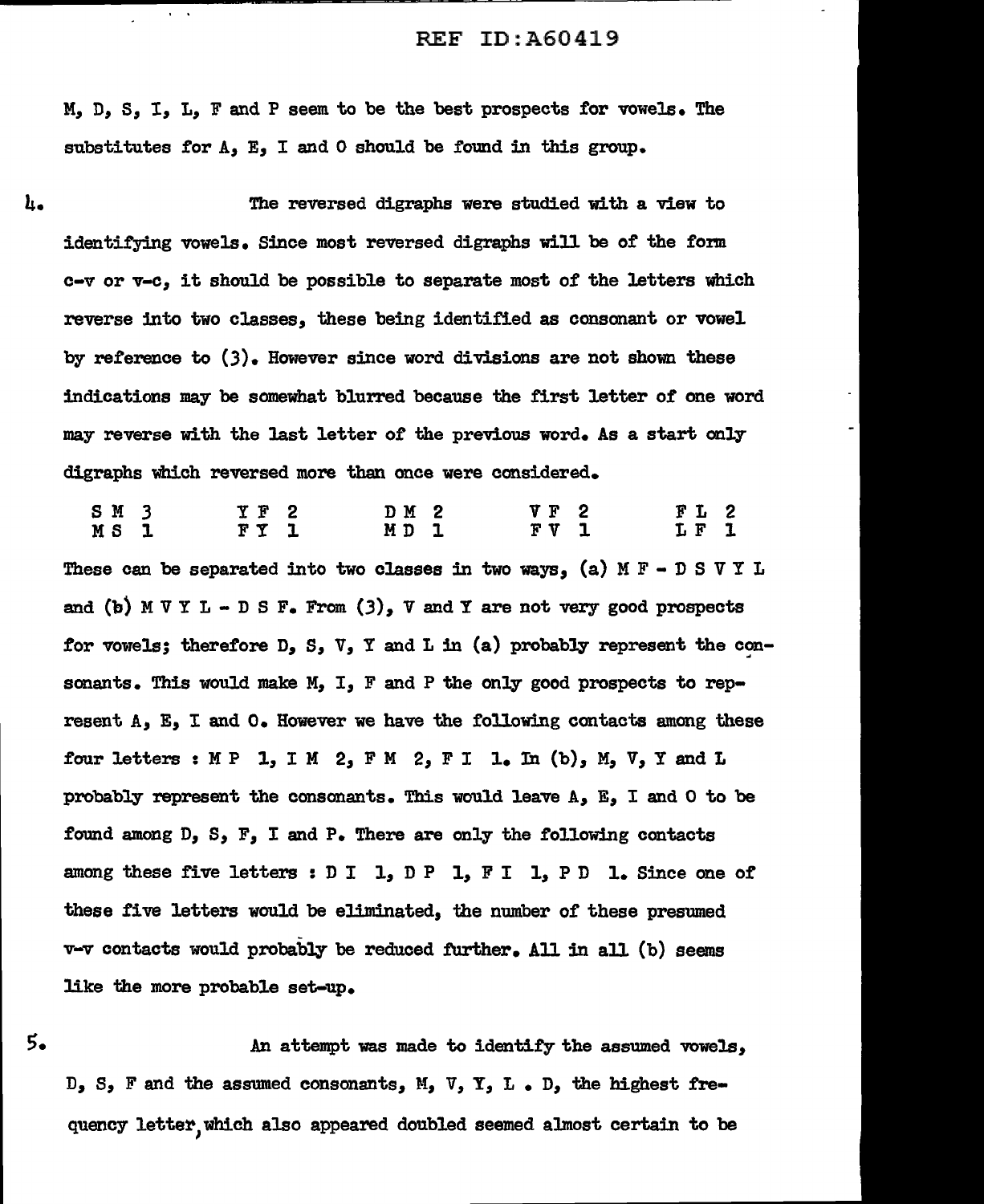E. F and S were assumed to be the two next most frequent vowels, A and 0 respectively. As for the consonants, M, V, Y, L; V and L which ogcur doubled seemed like good prospects ror T and S respectively. M, the highest frequency consonant is probably  $N$ ,  $H$  or  $R$ . From the first four letters of the message, SMDM,  $M = N$  seemed by far the best choice. The worksheet now appeared as in Fig. 1.

 $\mathbf{r}$ 

 $6.$ Changes were made in the plain text letter assumptions in order to make the fragments of text recovered look more like English. ONEN ETTN did not seem very likely. If we interchange the SMD MAGD V V M values of  $\nabla$  and  $L_5$   $\nabla = S_5$   $L = T$  yields  $\begin{array}{cc} 0 \text{ N} \text{ E N} & \text{ E S S N} \\ \text{ S N D M A G D V V N} & \text{ which} \end{array}$ seems to be an improvement, although there is probably something still ATT E ON suggests that G is H, R or L. G = R does not G F L L G D A S M wrong. look very good in  $^{A \ R \ A \ T \ T \ R \ E}$  and  $G = H$  does not look very good in ONEN HESSN • But G = L in A L A T T L E suggests F = I • The worksheet then looked as in Fig. 2.

 $7.$ The solution was completed using these recoveries. . N E N . L E S S is obviously A  $N/E$  N D L E S S .